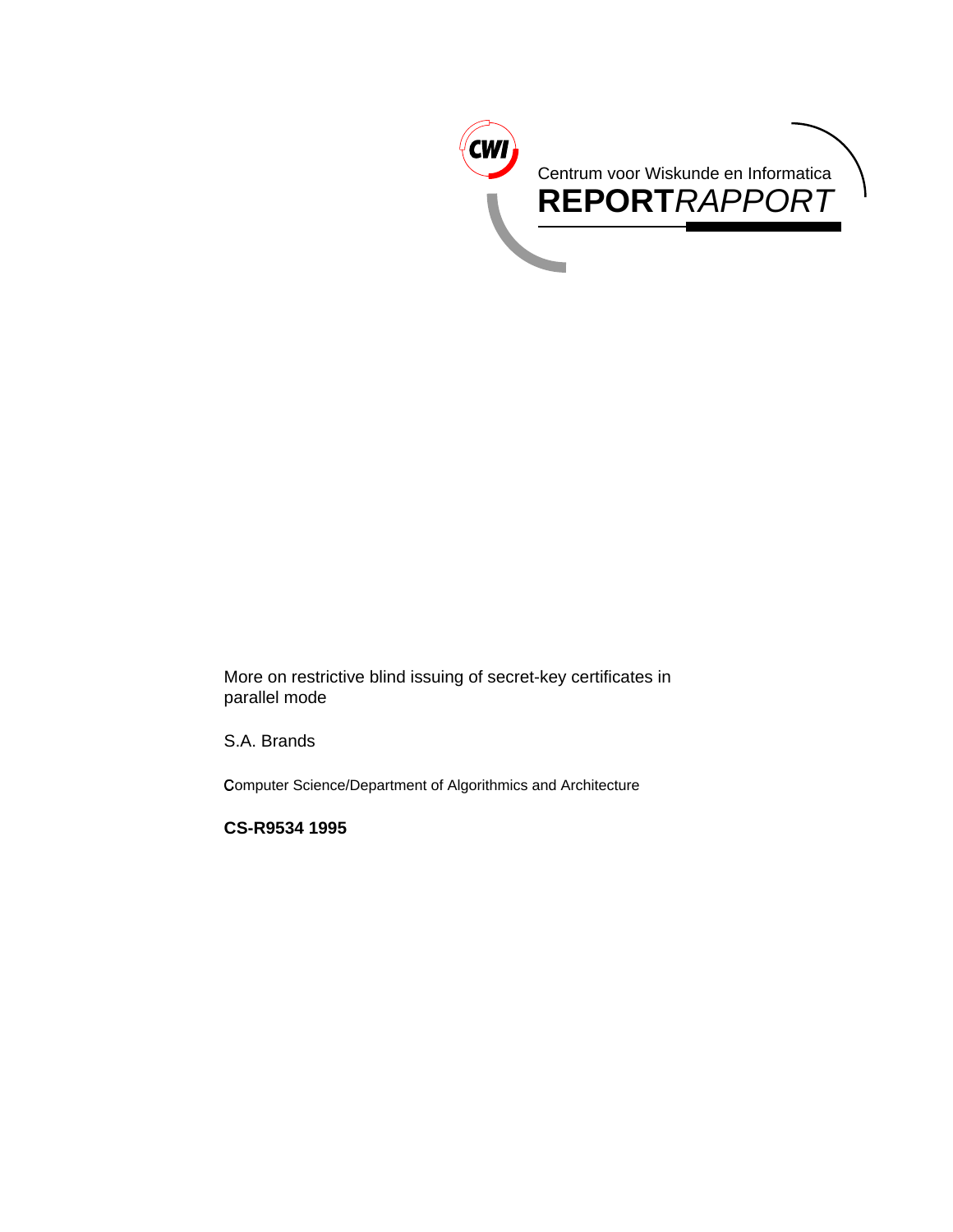Report CS-R9534 ISSN 0169-118X

CWI P.O. Box 94079 1090 GB Amsterdam The Netherlands

CWI is the National Research Institute for Mathematics and Computer Science. CWI is part of the Stichting Mathematisch Centrum (SMC), the Dutch foundation for promotion of mathematics and computer science and their applications.

SMC is sponsored by the Netherlands Organization for Scientific Research (NWO). CWI is a member of ERCIM, the European Research Consortium for Informatics and Mathematics.

Copyright © Stichting Mathematisch Centrum P.O. Box 94079, 1090 GB Amsterdam (NL) Kruislaan 413, 1098 SJ Amsterdam (NL) Telephone +31 20 592 9333 Telefax +31 20 592 4199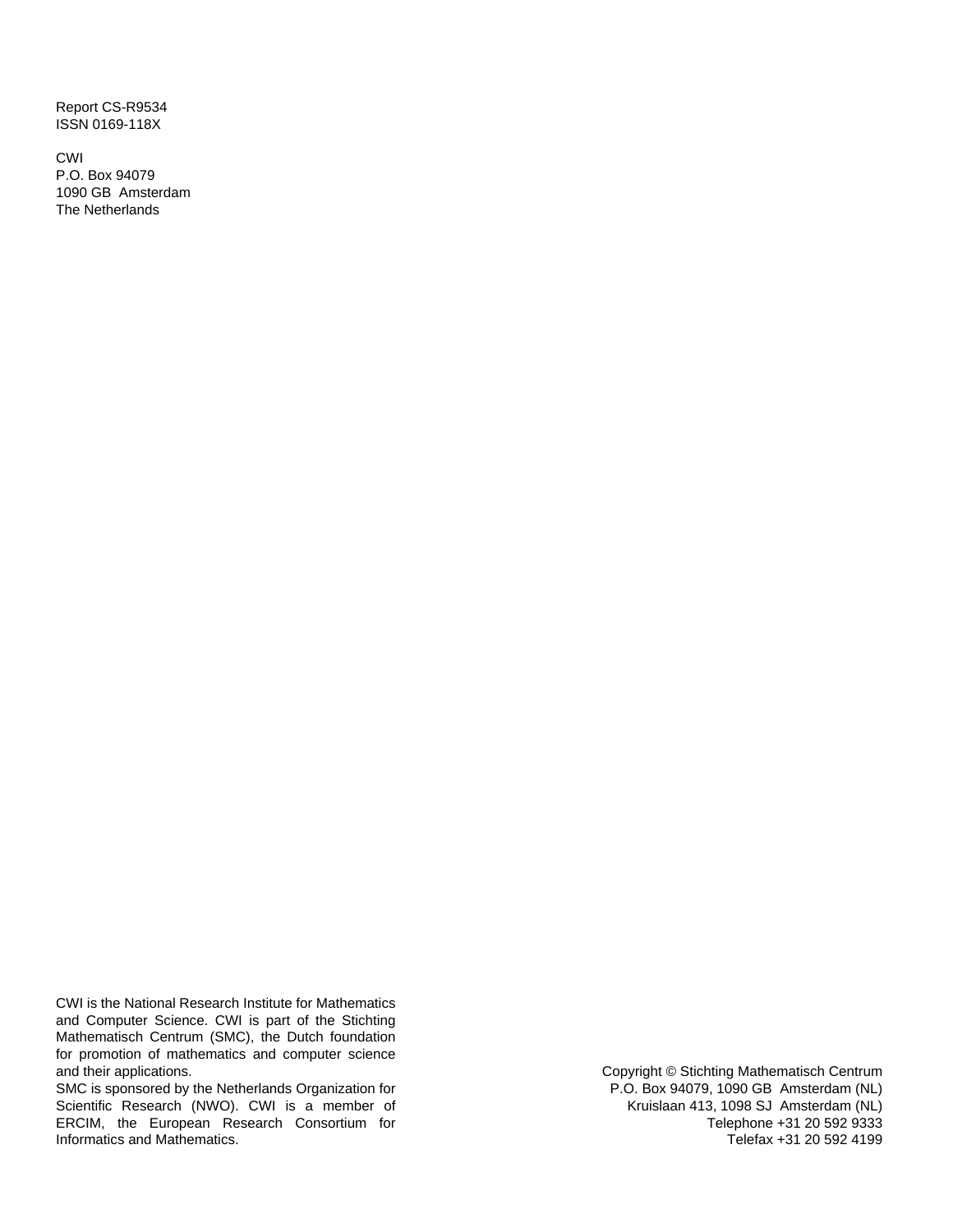# More on Restrictive Blind Issuing of **Secret-Key Certificates in Parallel Mode**

Stefan Brands

#### **CWI**

P.O. Box 94079, 1090 GB Amsterdam. The Netherlands

## Abstract

A minimal variation is proposed of a recently described secret-key certificate scheme that is derived from the Schnorr signature scheme. The issuing protocol of the variation is conjectured to be restrictive blind in parallel mode, motivated by a recent argument of Schoenmakers. The variation demonstrates that the double use of a generator is not problematic in any way, contrary to the belief expressed by Schoenmakers. A more profound argument for the conjectured security in parallel mode is provided, and similar variations are described for secret-key certificates based on Brickell-McCurley signatures. To create some order in the variety of restrictive blind certificate schemes that have been proposed to date, their specific merits and limitations are categorized and discussed.

AMS Subject Classification (1991): 94A60 CR Subject Classification (1991): D.4.6 Keywords and Phrases: Cryptography, Certificates. Note: Preliminary version, April 7, 1995.

### 1. INTRODUCTION

Since this report is a direct continuation of  $[9, 10]$ , the reader is referred to those references for motivation and background information.

In  $[3, 4, 5]$  generally applicable techniques have been described for designing restrictive blind issuing protocols for secret-key certificates derived from Fiat-Shamir type signatures. There are many essentially equivalent ways to define the certificate verification relations of these restrictive blind secret-key certificate schemes. To prove that a certificate issuing scheme is restrictive blind in sequential mode, for an "isolated" receiver, a generally applicable proof technique has been demonstrated in [4, 5]. This proof technique is made possible by the simulatability of certified public keys, a property that is characteristic to secret-key certificate schemes [3]. The importance of provable security for isolated receivers in sequential mode is that it provides solid evidence in support of the conjecture that the restrictive blind issuing protocol at hand is *generally* secure in sequential mode.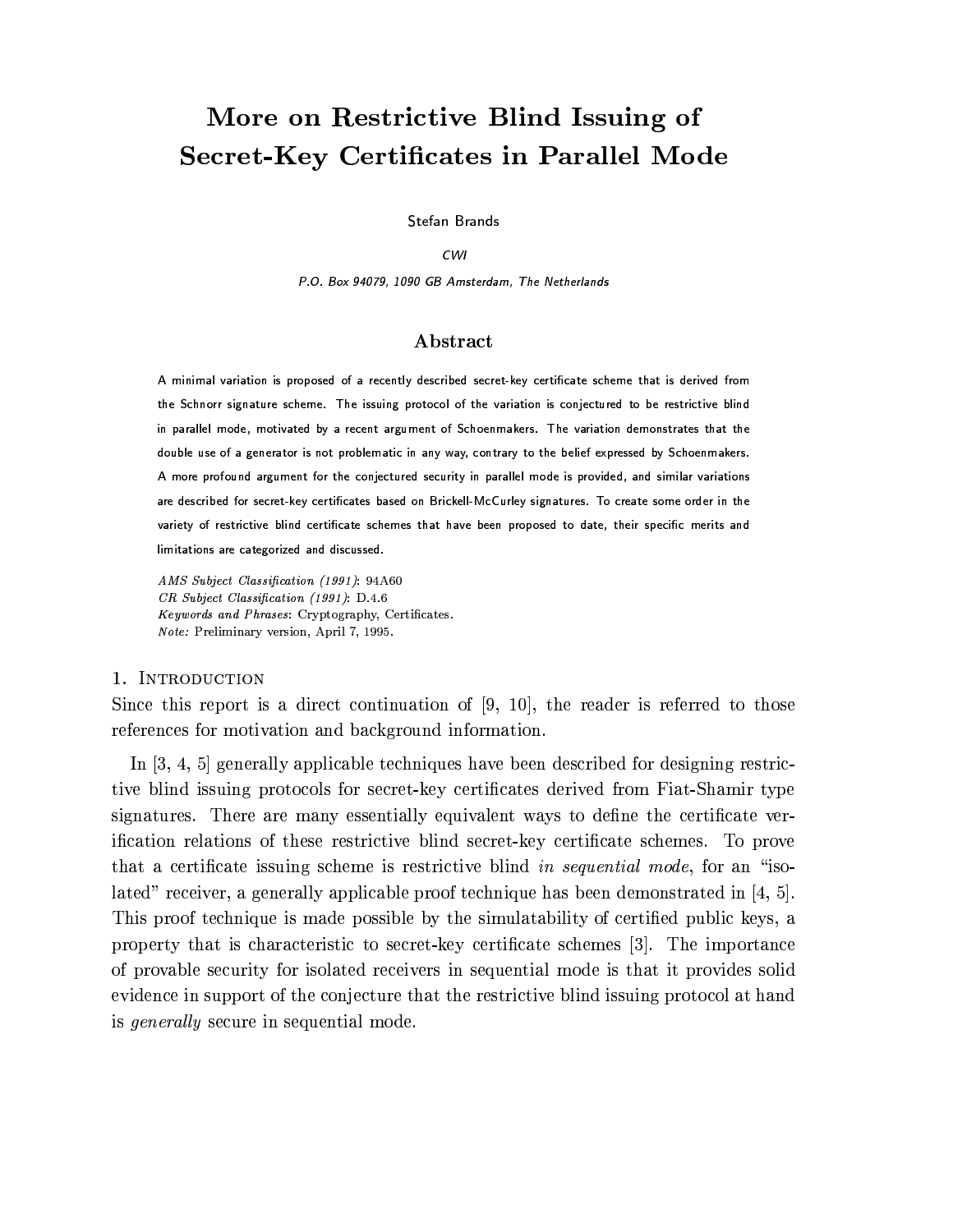#### 1. Introduction

Unfortunately, such solid evidence is not known for the security of restrictive blind certificate schemes in parallel mode: it seems that one cannot do much better than assess the security of restrictive blind issuing schemes in parallel mode on an ad hoc basis, by submitting them to algebraic attacks. For instance the parallel mode security of the restrictive blind (public-key) certificate scheme in [1] has been conjectured on the basis of an ad hoc assessment.

A conjecture for parallel mode security of an issuing protocol is much more plausible if the security of that protocol in sequential mode can be proven under some reasonable intractability assumption, because this rules out the majority of possible attack strategies, namely those that also apply in sequential mode. Only attacks that are typical for parallel mode have to be assessed, which is a significant advantage: "algebraic" parallel mode attacks are fairly specialized, and one can form a pretty good picture of what they must look like. This observation has been put to good use in  $[10]$ , where an immunization technique for preventing typical algebraic attacks in parallel mode has been proposed. The immunization technique consists of destroying certain multiplicative relations that are believed to be typical for algebraic attacks in parallel mode [4, 9], by "masking" these multiplicative relations with an additional one-way function in such a way that all the properties of the unmodified schemes are preserved.

Although the immunization technique of [10] is generally applicable, both to RSA and Discrete Log based schemes, it negatively affects notably the on-line efficiency for the receivers. It therefore is worthwhile to assess whether the immunization technique is really required; perhaps there are simple variations of the secret-key certificate schemes of [4] for which parallel mode security can be argued. It will be shown in this report that such variations indeed exist for the Discrete Log based schemes, motivated by a recent argument provided by Schoenmakers [13], but unfortunately do not seem to exist for RSA based schemes.

The organization of this report is as follows. In Section 2 a minimal variation of the Schnorr-based secret-key certificate scheme of  $\begin{bmatrix} 4 \\ 5 \end{bmatrix}$  is described. This variation demonstrates that the belief expressed by Schoenmakers, namely that the double use of a generator is problematic (see Section 7 of [13]), is false. In fact, there are various alternative definitions of the certificate verification relation that all result in issuing protocols that are believed to be restrictive blind in parallel mode, by the same argument.

The attackers in the algebraic parallel attacks described in  $[4, 9]$  can retrieve a certified key pair with an uncorrelated blinding-invariant part by combining powers of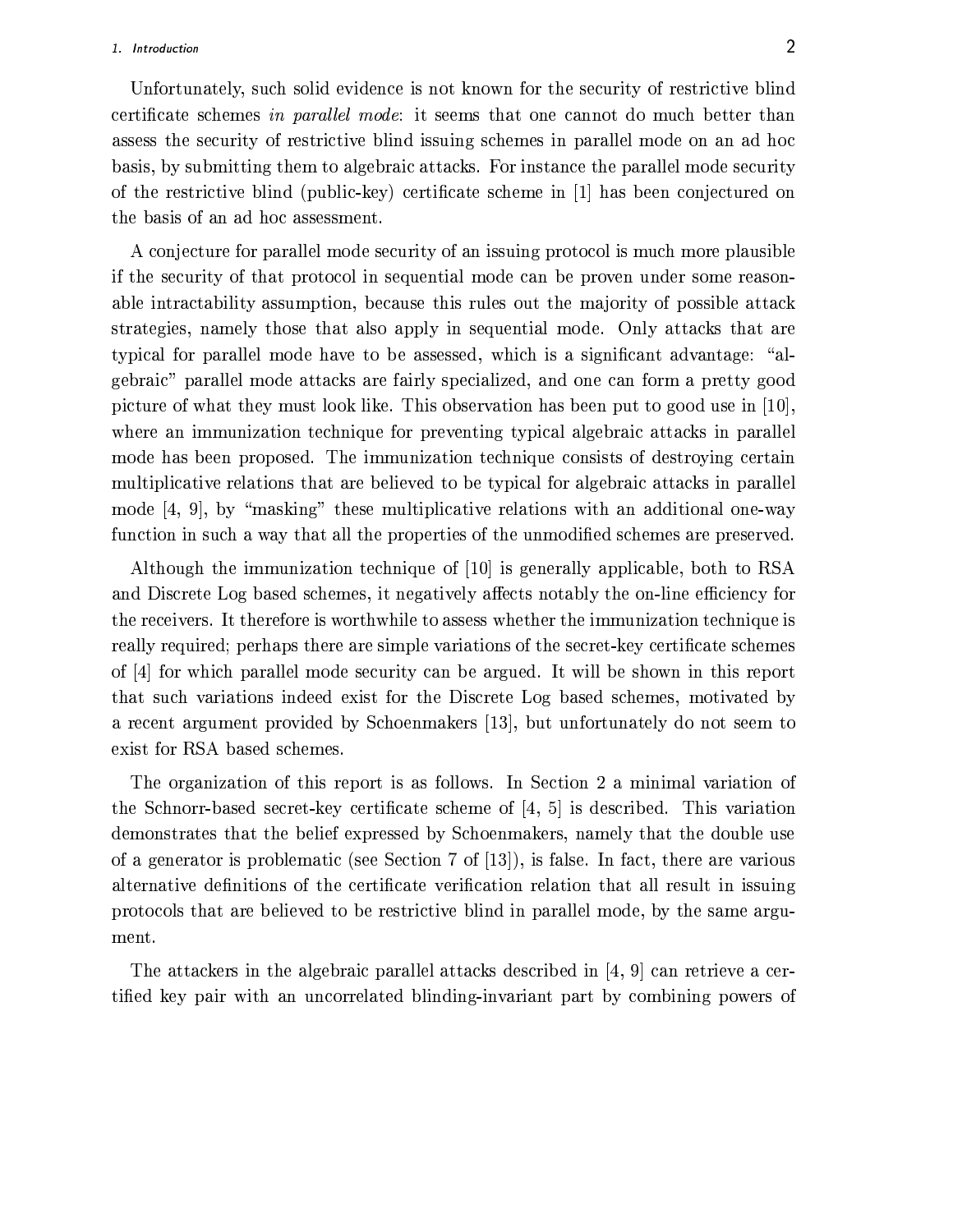their respective verification relations, and solving relations that are expressed in terms of their respective challenge values and their secret or public keys. The argument of Schoenmakers in essence is that these algebraic attacks should not work for variations in which the relations can be made to be expressed in terms of the respective responses instead of in terms of the respective challenges, since the responses cannot be anticipated on by the attackers. Ad hoc assessment of security properties is always a delicate affair, and so it is of great importance that more convincing arguments are provided. A step in this direction is made in Section 3, where a more profound argument than that of Schoenmakers [13] is provided for the conjectured security in parallel mode.

In Section 4 it is shown that there are similar variations for secret-key certificates based on Brickell-McCurley signatures, whose corresponding restrictive blind issuing protocols are believed to be secure in parallel mode on the basis of the same argument; since the Brickell-McCurley identification scheme is known to be witness hiding, the security for the issuer in these schemes is at least as high as that in the Schnorrbased schemes. It is then argued that there are no variations for RSA-based secret-key certificate schemes that are restrictive blind in parallel mode.

A disadvantage of the variants described in Section 2 and Section 4 is that they cannot be used in conjunction with a variety of useful credential techniques, including techniques for implementing framing protection [1], currency exchange  $[2]$  and anonymous accounts and electronic checks [6], and for updating and demonstrating predicates of credentials [7]. To bring some structure in the many restrictive blind certificate schemes (and their variations) that have been proposed to date, their specific merits and limitations are discussed in Section 5.

2. SECRET-KEY CERTIFICATES BASED ON THE SCHNORR SIGNATURE SCHEME In view of the following discussion, we will first summarize the particular variation of Schnorr-based secret-key certificates that has been described in detail in [3, 5].

Signer S generates a public key  $(\text{desc}(G_q), g, h, g_1, \mathcal{H}(\cdot))$  and a corresponding secret key  $(\log_q h, \log_q g_1)$ , denoted by  $(x, y)$ . Here,  $\text{desc}(G_q)$  denotes the polynomial-size description (including the specification of q) of a group  $G_q$  of prime order q for which polynomial-time algorithms are known to multiply, determine equality of elements, test membership, and to randomly select elements, and for which no feasible algorithms for computing discrete logarithms are known. Furthermore,  $g$ ,  $h$  and  $g_1$  are elements of  $G_q$ , and  $\mathcal{H}(\cdot)$  is a polynomial-size description of a correlation-free one-way hashfunction that maps its inputs to  $\mathbb{Z}_{2^t}$  for some appropriate t. A secret key of receiver  $\mathcal{R}_i$  corresponding to a public key  $h_i$  is a pair  $(s_{0i}, s_{1i}) \in \mathbb{Z}_q \times \mathbb{Z}_q$  such that  $h_i = g_1^{s_{0i}} g^{s_{1i}},$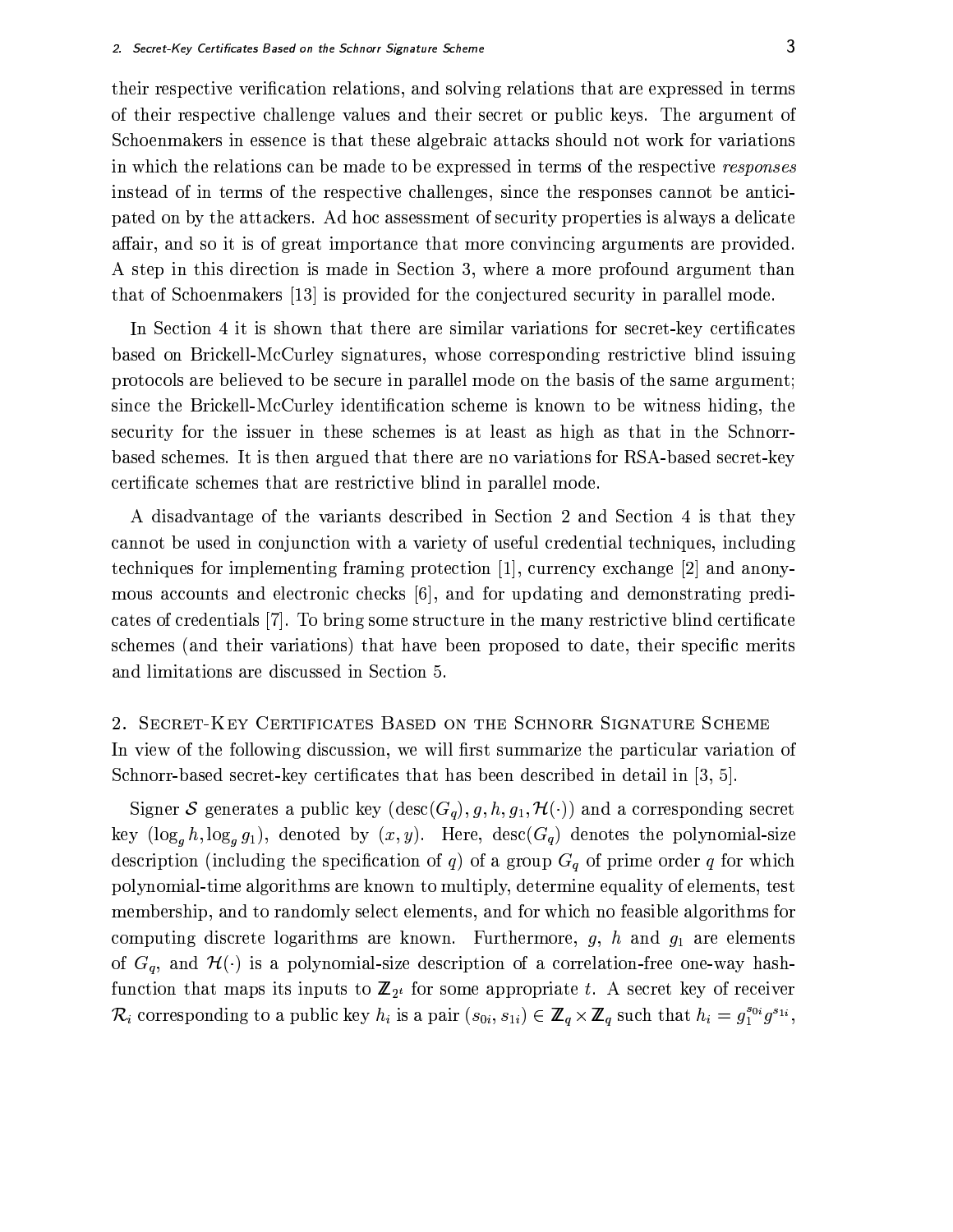and a secret-key certificate of S on  $h_i$  is a pair  $(r, c) \in \mathbb{Z}_q \times \mathbb{Z}_{2^t}$  such that the following certificate verification relation holds:

$$
c = \mathcal{H}(h_i, g^r(h h_i)^{-c})
$$

Clearly there are a great many essentially equivalent definitions of the certificate verification relation (as well as of the key pair definition for  $\mathcal{R}_i$ ). It is easy to see that for instance the following alternative definitions of the certificate verification relation all provide the same security in case the corresponding certificates are issued according to a non-interactive issuing protocol, or according to a two-move protocol (which can be designed as in [3]) that prevents the issuer from learning the secret key of  $\mathcal{R}_i$ :

$$
c = \mathcal{H}(h_i, g^r h^{-c} h_i^{-1})
$$
  
\n
$$
c = \mathcal{H}(h_i, (g^r h^{-1})^{1/c} h_i^{-1})
$$
  
\n
$$
c = \mathcal{H}(h_i, g^r (h h_i)^{-c})
$$
  
\n
$$
c = \mathcal{H}(h_i, (g^r (h h_i)^{-1})^{1/c})
$$
  
\n
$$
c = \mathcal{H}(h_i, (gh_i)^r h^{-c})
$$
  
\n
$$
c = \mathcal{H}(h_i, ((gh_i)^r h^{-1})^{1/c}).
$$

(In the variations where  $1/c$  appears in the exponent,  $\mathcal{H}(\cdot)$  should not map its inputs to zero.) It will hardly be a surprise that there are many more variations. An example of a variation in which the key pair definition for  $\mathcal{R}_i$  is modified is to take  $c = \mathcal{H}(h_i, g^r h_i^{-c})$ , where h is a representation with respect to, say,  $(h, g_1)$  instead of  $(g, g_1)$ .

For any of these and other variations, a *three-move* issuing protocol can be designed by applying the technique presented in  $[4, 5]$  for designing restrictive blind issuing protocols described. However, the exemplary variations in that case do not all provide equivalent security; of the exemplary variations described above, all but the first two are restrictive blind for an isolated receiver in sequential mode. For the remaining variations, results similar to those provided in  $[4, 5]$  can be proven straightforwardly, by using the proof techniques of these references. In this way the conjectured security of each of these variants of the Schnorr-based restrictive blind certificate issuing schemes in sequential mode can be established.

Although many of the minor variations in the definition of the certificate verification relation result in issuing protocols that are restrictive blind in *sequential mode*, not all of the issuing protocols preserve this property when run in *parallel mode*; see the parallel mode attacks in [4, 9]. Which protocols remain secure in parallel mode and which don't can only be established on an ad hoc basis, by trying out whether they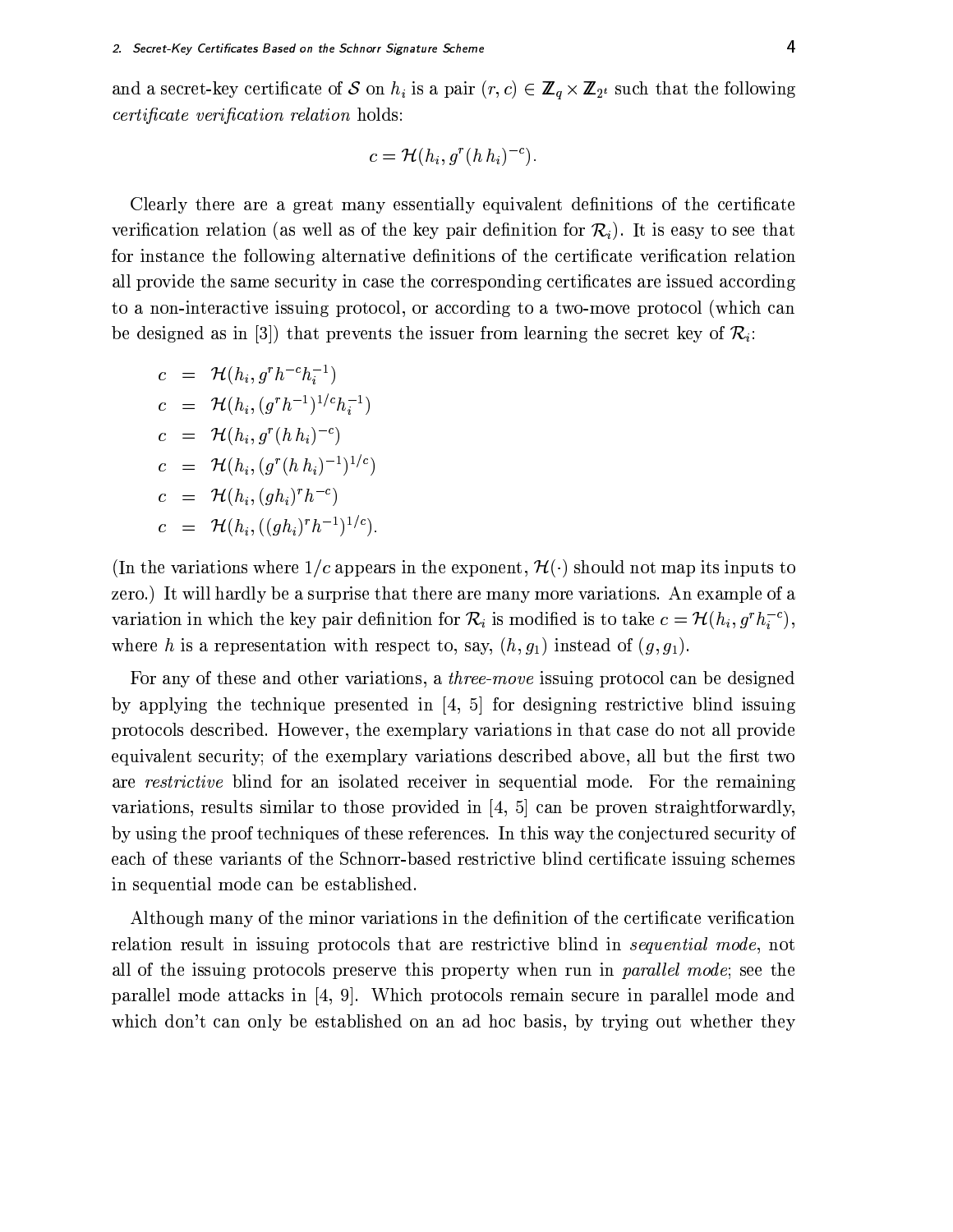can be subjected to "algebraic" parallel mode attacks such as those in [4, 9]. The security in parallel mode of one particular variation has recently been conjectured by Schoenmakers [4], based on the observation that the parallel mode attacks described in  $[4, 9]$  do not seem to work for this particular variation. This belief stems from the fact that the attacks in [4, 9] for Schoenmakers' variation require the attackers to solve relations that involve the respective responses of the issuer, instead of the respective challenges of the attackers.

It will hardly come as a surprise that the observation of Schoenmakers applies also to several other variations, such as for instance the fifth and sixth of the alternative forms described above. Consider for example the fifth of the variations described above; the certificate verification relation

$$
c = \mathcal{H}(h_i, g^r(h h_i)^{-c})
$$

is modified by this variation into

$$
c = \mathcal{H}(h_i, (g h_i)^r h^{-c})
$$

No further changes are needed. As with all variations, a corresponding three-move issuing protocol can be designed by applying the technique of [4]. Denoting  $g_1^{s_{0i}}$  by  $h_i$ as in  $[5]$ , consider the following issuing protocol:

- **Step 1.** S generates at random a number  $w \in \mathbb{Z}_q$ , and sends  $a := g^w$  to  $\mathcal{R}_i$ .
- **Step 2.**  $\mathcal{R}_i$  generates at random a number  $\alpha \in \mathbb{Z}_q^*$  and two random numbers  $t_1, t_2 \in$  $\mathbb{Z}_q$ .  $\mathcal{R}_i$  computes  $h'_i := h_i^{\alpha} g^{\alpha-1}$ ,  $c' := \mathcal{H}(h'_i, a (gh_i)^{t_1} h^{t_2})$ , and sends  $c := c' +$  $t_2 \mod q$  to S.

**Step 3.** S sends  $r := (cx + w)(ys_{0i} + 1)^{-1} \text{ mod } q$  to  $\mathcal{R}_i$ .

 $\mathcal{R}_i$  accepts if and only if  $(gh_i)^r h^{-c} = a$ . If this verification holds,  $\mathcal{R}_i$  computes  $r' :=$  $(r+t_1) \alpha^{-1}$  mod q. Note that  $(ys_{0i}+1)^{-1}$  mod q in Step 3 can be pre-computed by S, and that  $\mathcal{R}_i$  likewise can pre-compute almost all his computations.

As the reader can easily work out for himself by applying the proof techniques of  $[4]$ , in sequential issuing mode  $\mathcal{R}_i$  cannot obtain representations of  $h'_i$  with respect to  $(g_1, g)$ other than  $(\alpha s_{0i}, \alpha - 1)$  for random  $\alpha$ . Note also that, as in [1], the case  $\alpha = 0$  can be recognized publicly from  $h'_i$ , and must be declared invalid.

Contrary to the belief expressed by Schoenmakers [13] the double usage of a generator, as in the variations used in  $\left[4, 5\right]$ , is not problematic. In fact, if we sweep the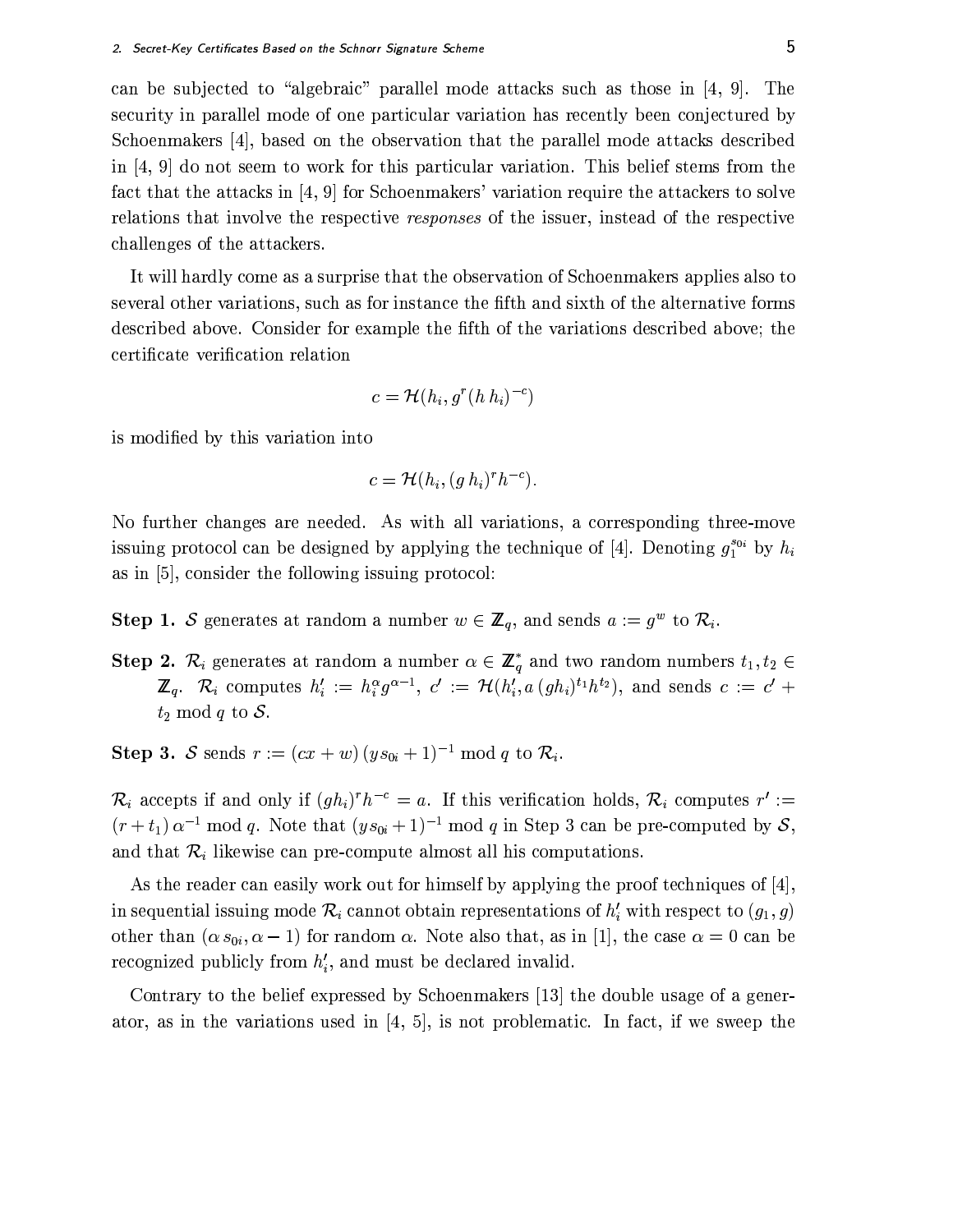occurrence of g in the certificate verification relation  $c = \mathcal{H}(h_i, (gh_i)^r h^{-c})$  into  $h_i$ , then the variation described by Schoenmakers has the same certificate verification relation as that described here.

#### 3. SECURITY ASSESSMENT

The proof techniques that pertain to the particular variations considered in [4, 5] apply straightforward to the variation considered in the preceding section. For this reason the security results for sequential mode are omitted here; they are analogues of those in [4]. The argument presented below for parallel mode security of the issuing protocol for the considered variation improves on that of Schoenmakers [13].

As in [4], we will only consider "algebraic" attacks on the parallel version of the issuing protocol. For the sake of simplicity we will furthermore restrict ourselves to two parallel executions of the issuing protocol, each with respect to a different blindinginvariant number; the argument can easily be generalized to any number of attackers.

To facilitate comparison with the security argument provided by Schoenmakers [13], we will consider the verification relation

$$
c = \mathcal{H}(h_i, h_i^r h^{-c})
$$

instead of  $c = \mathcal{H}(h_i, (gh_i)^r h^{-c})$ ; it is easy to provide the corresponding three-move issuing protocol, applying the technique of  $[4]$ , and it is therefore omitted here. We will let  $s_{0i}$  and  $s_{0j} \neq s_{0i}$  mod q denote the presumed blinding-invariant parts of the two receivers. After the two executions of the issuing protocol, the attackers should be able to compute a representation  $(s, t)$  of a public key unequal to 1, and a secret-key certificate  $(c, r)$  on that public key, such that

$$
s \neq t \, s_{0i} \bmod q, \quad s \neq t \, s_{0j} \bmod q
$$

It will now be argued that this task is infeasible, assuming sequential mode security. In other words, it will be argued that the blinding-invariant predicate can be recovered from the blinded secret key  $(s, t)$  according to  $s/t$  mod q, when the public key is not equal to 1.

The following result plays a vital role in the argument.

**Proposition 1** If the Schnorr identification scheme is witness hiding, then no conspiracy in the defined secret-key certificate scheme can compute with non-negligible probability of success a non-trivial representation of 1 with respect to  $(q, q_1, h)$ , even when polynomially many executions of the issuing protocol are performed in parallel.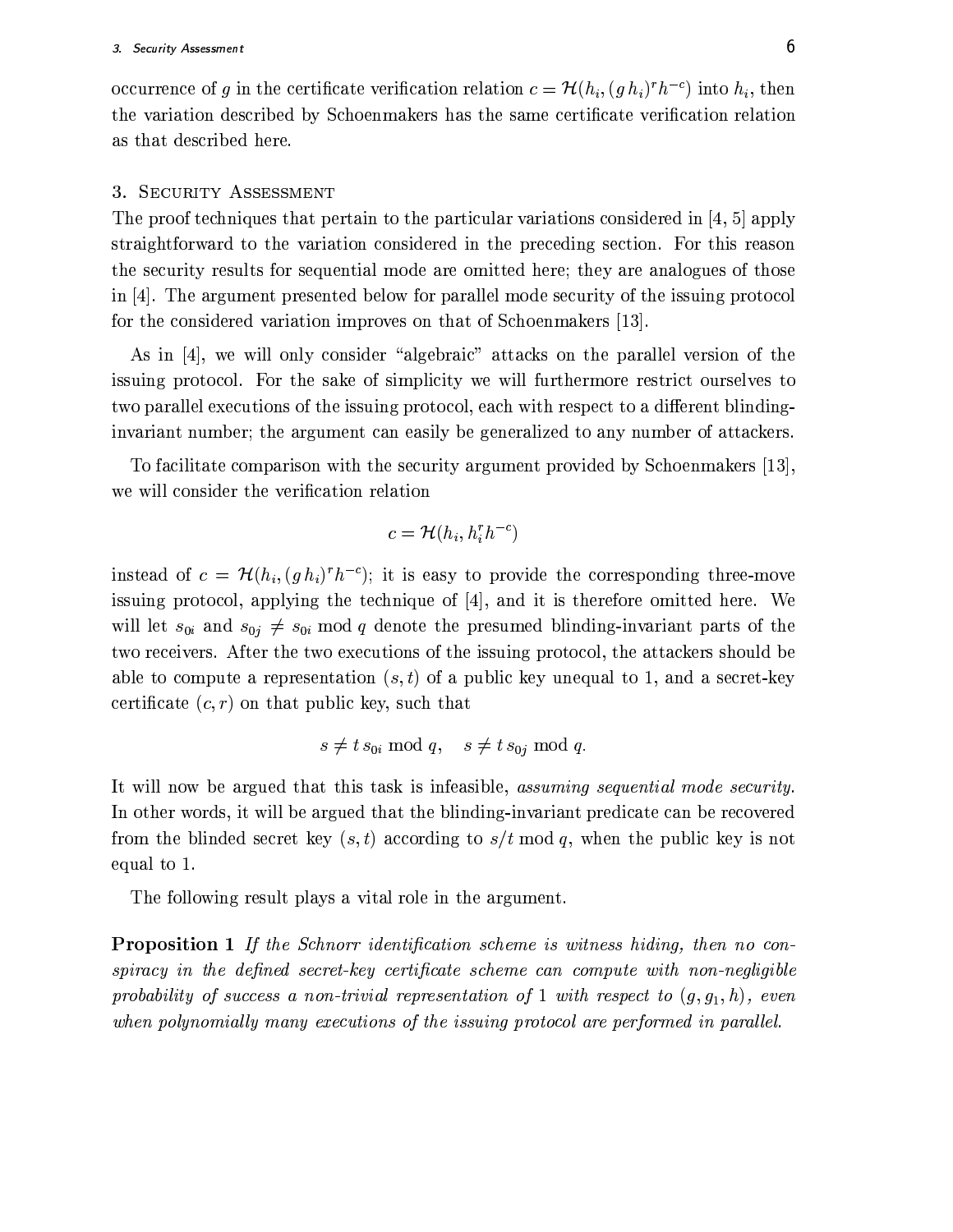**Sketch of proof** Consider the following algorithm A, that takes as input a randomly chosen public key  $(\text{desc}(G_q), g_0, h_0, \mathcal{H}(\cdot))$  of the honest prover in the blind Schnorr signature protocol (see [5]). In its first step,  $A$  randomly performs one of the following two simulations of the public key for  $\mathcal S$  (where each of the two alternatives has probability weight, say,  $1/2$ :

- Set  $g := g_0, g_1 := h_0$ . Generate at random an element  $x \in \mathbb{Z}_q$ , and set  $h := g^x$ . The simulated public key for S is  $(\text{desc}(G_q), g, h, g_1, \mathcal{H}(\cdot)).$
- Set  $g := g_0$ ,  $h := h_0$ . Generate at random an element  $y \in \mathbb{Z}_q$ , and set  $g_1 := g^y$ . The simulated public key for S is  $(\text{desc}(G_a), g, h, g_1, \mathcal{H}(\cdot)).$

Next, using the simulated public key for  $S$ , A simulates for each receiver the actions that S would perform in the issuing protocol, by making use of the prover in the blind Schnorr signature scheme. Regardless of how the public key for  $S$  has been simulated. this can easily be done with identical probability distribution (*cf.* Lemma 3 of [4] and Lemma 5 of [5], technical report versions).

Suppose that, after polynomially many executions of the issuing protocol, the conspiracy outputs with non-negligible probability of success a non-trivial representation of 1 with respect to  $(g, g_1, h)$ . Denoting this representation by  $(a_1, a_2, a_3)$ , two cases can be discerned:

- 1.  $a_3 = 0 \mod q$ . Since the simulated probability distribution in the issuing protocol is independent of the particular way in which A simulated the public key for  $S$ , with probability  $1/2$  did A apply the first simulation method. In that case, A can output the witness of the prover in the blind Schnorr signature protocol, because  $\log_{g_0} h_0 = \log_g g_1 = -a_1/a_2 \text{ mod } q.$
- 2.  $a_3 \neq 0 \mod q$ . Since the simulated probability distribution in the issuing protocol is independent of the particular way in which  $A$  simulated the public key for S, with probability  $1/2$  did A apply the second simulation method. In that case, A can output the witness of the prover in the blind Schnorr signature protocol, because  $1 = g^{a_1}g_1^{a_2}h^{a_3} = g^{a_1+ya_2}h^{a_3}$  and so  $\log_{g_0} h_0 = \log_g h = -(a_1 +$  $y a_2$ / $a_3$  mod q.

Taking both cases into consideration, it follows that the probability that A outputs the secret key of the prover in the blind Schnorr signature scheme is non-negligible. Since the blind Schnorr signature protocol is witness hiding if the Schnorr identification scheme is witness hiding, this contradicts the assumption.  $\Box$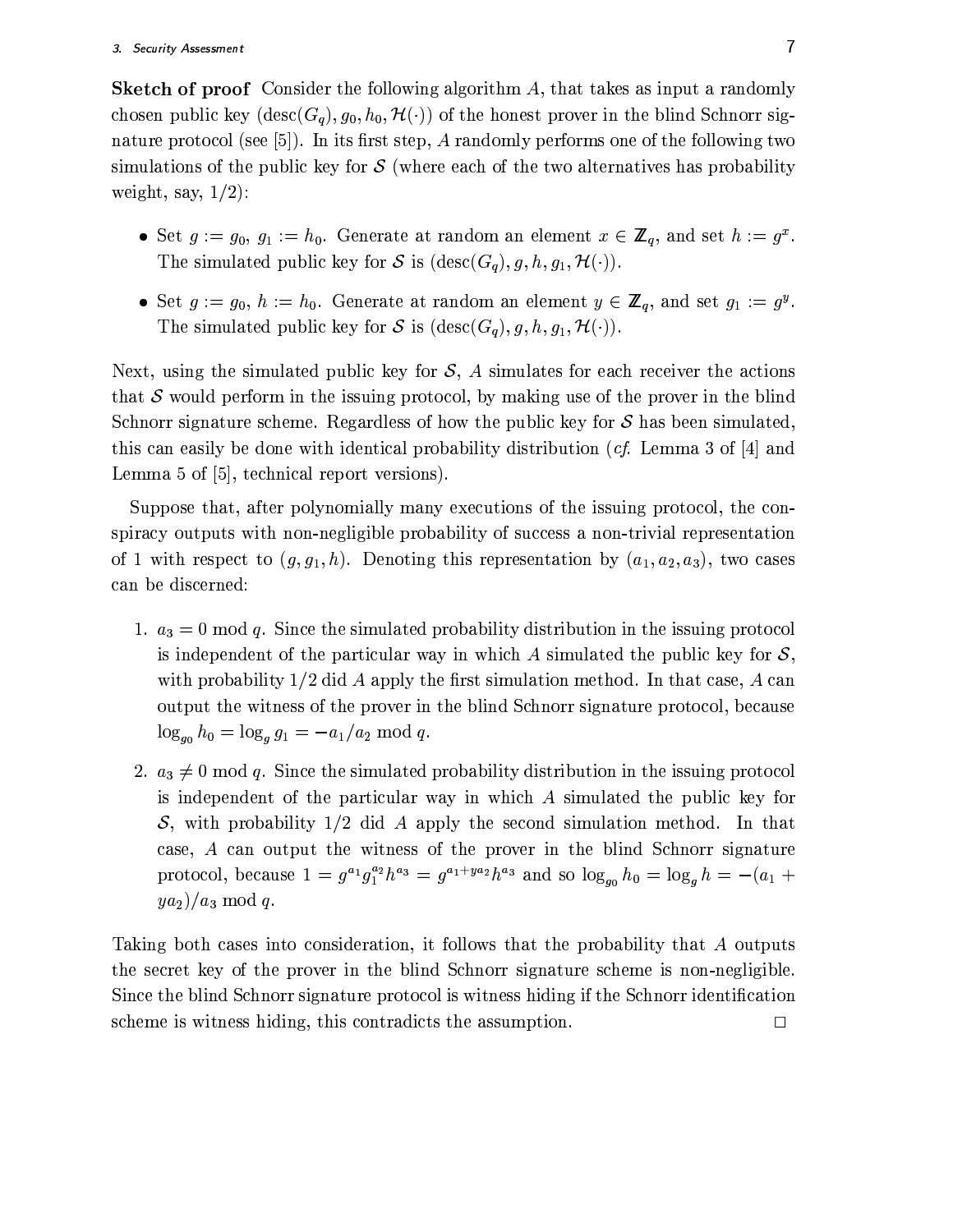Our first observation is that knowing  $(c, r)$  such that  $c = \mathcal{H}(g_1^s g^t, (g_1^s g^t)^r h^{-c})$  is equivalent to knowing  $(a, r)$  such that  $(g_1^s g^t)^r h^{-\mathcal{H}(g_1^s g^t, a)} = a$ ; the proof is trivial and hence omitted here. This allows us to specify the target of the attack as being a triple  $(s, t), g_1^s g^t, (a, r)$  such that  $(g_1^s g^t)^r h^{-c} = a$ , where c denotes  $\mathcal{H}(g_1^s g^t, a)$ .

| $\left  \mathcal{R}_{i},\, \mathcal{R}_{j} \right $                            | $\mathcal{S}_{-}$ |
|--------------------------------------------------------------------------------|-------------------|
| $\overset{a_i, a_j}{\longleftarrow}$                                           |                   |
| $\xrightarrow{c_i, c_j}$                                                       |                   |
| $\stackrel{r_i, r_j}{\longleftarrow}$                                          |                   |
| $(g_1^{s_{0i}}g)^{r_i}h^{-c_i} = a_i$<br>$(g_1^{s_{0j}}g)^{r_j}h^{-c_j} = a_j$ |                   |
|                                                                                |                   |

**Task:** Compute secret key  $(s, t)$  and  $(r, a)$ such that  $(g_1^s g^t)^r h^{-c} = a$  for  $c = \mathcal{H}(g_1^s g^t, a)$ , and such that blinding-invariant predicate is destroyed

Two parallel mode attacks are known, the first of which has been described in  $[4]$  (see also [5]) and the second in [9], and it will be assumed that these are the only possible types of attack. Because the attackers know their respective blinding-invariant numbers in advance, it follows that the first of these attacks is the most powerful. In particular, if it is feasible to make parameter choices that make the second attack work then it is *feasible to make parameter choices that make the first attack work.* It therefore suffices to consider only the first type of attack.

Raising the verification relations for each of the two protocol executions to a power  $l_i$  and  $l_j$ , respectively, and multiplying the results, we obtain

$$
\begin{aligned}\n(g_1^{s_{0i}}g)^{l_ir_i}h^{-l_ic_i} &= a_i^{l_i} \\
(g_1^{s_{0j}}g)^{l_jr_j}h^{-l_jc_j} &= a_j^{l_j}\n\end{aligned}\n\bigg\} \Rightarrow g_1^{s_{0i}l_ir_i + s_{0j}l_jr_j}g^{l_ir_i + l_jr_j}h^{-(l_ic_i + l_jc_j)} = a_i^{l_i}a_j^{l_j}.
$$

Following the attack of [4, 5], the attackers must determine a pair s, t, and numbers  $l_i, l_j, c_i, c_j$  for which the information provided by the issuer can be combined into a pair  $(a, r)$  such that

$$
g_1^{sr}g^{tr}h^{-c}=a,
$$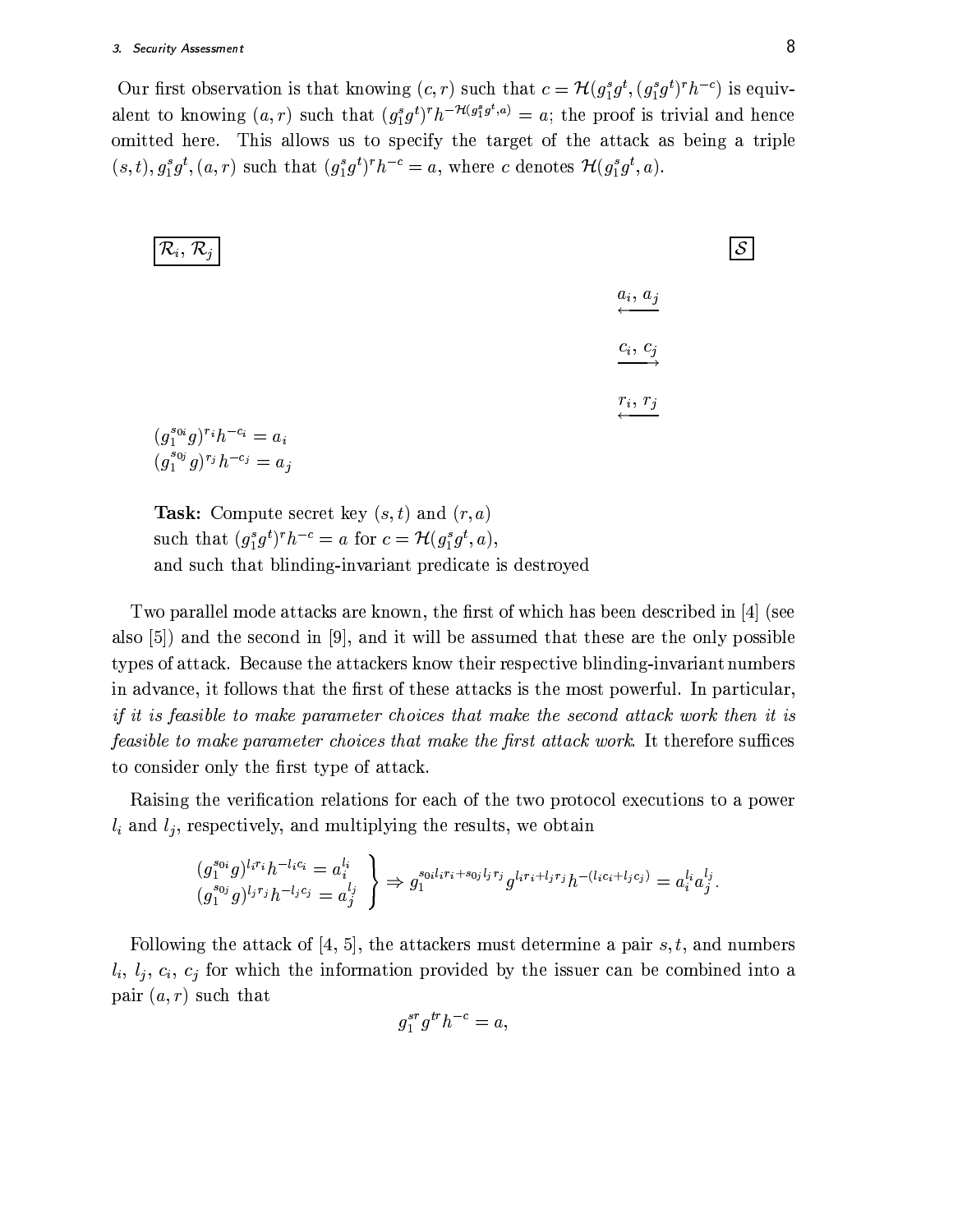where  $c = \mathcal{H}(q_1^s q^t, a)$ .

Assume first that the attackers compute  $a := a_i^{l_i} a_j^{l_j}$ , for  $l_i, l_j \neq 0 \text{ mod } q$  that need not be explicitly known at the time  $c_i$  and  $c_j$  have to be provided. (Note that  $l_i = 0$  mod q or  $l_i = 0$  mod q can be excluded because these choices result in sequential mode attacks.) They then must ensure that

$$
g_1^{s_{0i}l_ir_i + s_{0j}l_jr_j}g^{l_ir_i + l_jr_j}h^{-(l_ic_i + l_jc_j)} = g_1^{sr}g^{tr}h^{-c}.
$$

Assuming furthermore that  $l_i$  and  $l_j$  will be computable by the attackers once the attack has been completed successfully (a plausible assumption given the algebraic nature of the attack), it follows from Proposition 1 that the attackers have to (implicitly) solve

 $s_{0i}l_ir_i + s_{0i}l_ir_i = sr \mod q$ ,  $l_ir_i + l_ir_j = tr \mod q$ ,  $l_ic_i + l_ic_j = c \mod q$ 

for  $(l_i, l_i, s, t, c_i, c_j)$  and r; other assignments for the exponents imply the ability of the attackers to compute a non-trivial representation of 1 with respect to  $(g, g_1, h)$ . According to the algebraic attack in [4] the implicit choices for  $(l_i, l_j, s, t, c_i, c_j)$  have to be made *before*  $r_i$  and  $r_j$  are provided; only r may be computed afterwards.

We now get to the heart of our argument. We concentrate on the first two relations,  $s_{0i}l_ir_i + s_{0j}l_jr_j = sr \mod q$  and  $l_ir_i + l_jr_j = tr \mod q$ . Since r can be computed by the attackers after  $r_i$  and  $r_j$  have been received, it seems at first sight that there are many workable choices for  $l_i, l_j, s, t$ . This is not true, since the attackers in fact have to solve, in terms of  $l_i, l_i, s, t$ , a single relation that does not involve r but does involve  $r_i$  and  $r_j$ . More precisely, two cases can be distinguished:

- $t = 0 \mod q$ . In that case the equality  $l_i r_i + l_j r_j = 0 \mod q$  must hold for the choices for  $l_i, l_j$  of the attackers. Since  $r_i, r_j$  cannot be anticipated, the only feasible non-zero choices seem to be to take  $l_i = Ar_i^{-1}$  mod q and  $l_j = -Ar_j^{-1}$  mod q, or  $l_i = Ar_j \mod q$  and  $l_j = -Ar_i \mod q$  for some suitable constant A.
- $t \neq 0 \mod q$ . Multiplying both sides of  $l_i r_i + l_j r_j = tr \mod q$  by  $s/t \mod q$ , and subtracting from  $s_{0i}l_ir_i + s_{0j}l_jr_j = sr \mod q$ , we get

$$
(l_i (s_{0i} - s/t)) r_i + (l_j (s_{0j} - s/t)) r_j = 0 \text{ mod } q.
$$

Because  $r_i$  and  $r_j$  cannot be anticipated on, and because  $s/t \mod q$  cannot be equal to both  $s_{0i}$  and  $s_{0j}$ , the only workable non-zero choices for  $l_i, l_j, s, t$  seem to be to take  $l_i = A_i r_i^{-1} \text{ mod } q$  and  $l_j = A_j r_j^{-1} \text{ mod } q$ , or  $l_i = A_i r_j \text{ mod } q$  and  $l_i = A_i r_i \mod q$  for some suitable constants  $A_i$  and  $A_j$  that can depend on s and  $t$ .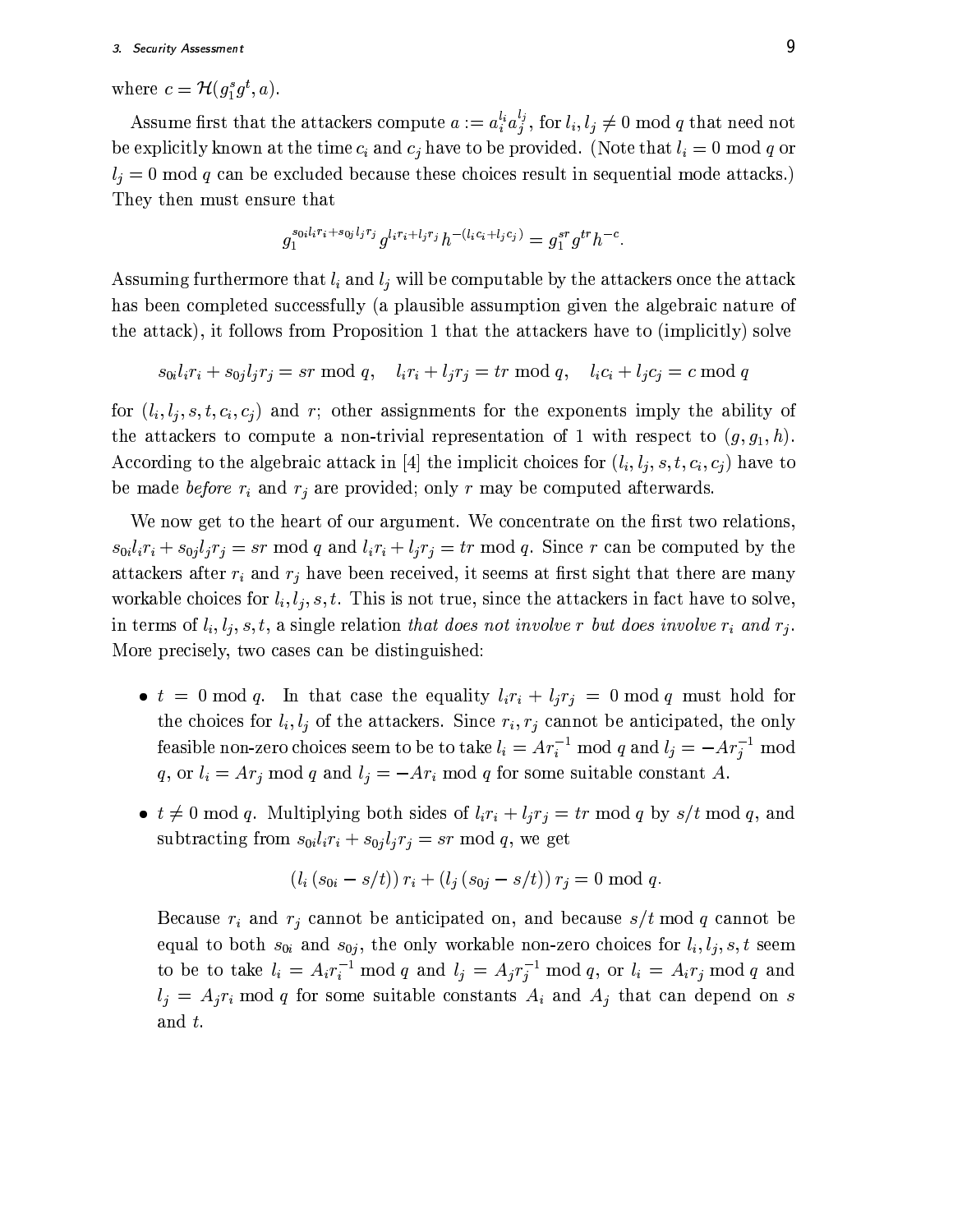Now, it is not immediately clear (although it seems to be true) that the attackers cannot compute  $a := a_i^{l_i} a_j^{l_j}$  for such a choice for  $l_i$ ,  $l_j$ , because  $l_i$  and  $l_j$  need not be known explicitly for this computation (the attackers know for instance that  $a_i^{1/r_i}$  =  $(g_1^{s_{0i}}g) h^{-c_i/r_i}$ . Instead, we focus on the third relation,  $l_i c_i + l_j c_j = c \mod q$ . Even if a could be computed, the fact that  $c$  is a one-way correlation-free function of  $a$  implies that its value cannot be expressed in terms of  $r_i$  and  $r_j$ . Consequently,  $l_i c_i + l_j c_j =$ c mod q can only be solved for values  $c_i$  and  $c_j$  that are expressed in terms of  $r_i, r_j$ . Because  $c_i$  and  $c_j$  have to be provided by the attackers before  $r_i$  and  $r_j$  become known, workable choices for  $l_i$  and  $l_j$  should be infeasible.

We assumed in this argument that the attackers compute  $a := a_i^{l_i} a_j^{l_j}$ . The information contained in

$$
g_1^{s_0_i l_i r_i + s_{0j} l_j r_j} g^{l_i r_i + l_j r_j} h^{-(l_i c_i + l_j c_j)} = a_i^{l_i} a_j^{l_j}
$$

can be combined into

$$
g_1^{sr}g^{tr}h^{-c}=a\\
$$

in a more general way. The most general form seems to take

$$
a:=a_i^{l_i}a_j^{l_j}g_1^{\alpha}g^{\beta}h^{\gamma}
$$

for smart choices for  $\alpha, \beta, \gamma$ . Applying Proposition 1, we can derive as before three relations. From the first two of these we can again derive one relation that involves  $r_i$ and  $r_j$  but not r, and that must be solved (implicitly) for  $l_i, l_j, s, t$ . The only way to arrive at a relation in which  $l_i$  and  $l_j$  are not expressions in terms of  $r_i$ ,  $r_j$  (for which the above argument applies), seems to be by choosing  $\alpha$ ,  $\beta$  such that  $s_{0i}l_ir_i + s_{0j}l_jr_j + \alpha =$ sr mod q and  $l_i r_i + l_j r_j + \beta = tr \mod q$  are linearly dependent in r; in that case r cannot be made to drop out of the equations. Such choices for  $\alpha, \beta$  seem to require expressions in terms of  $r_i$  and  $r_j$  that cannot be anticipated on; whether it is indeed true that there are no implicit choices for  $\alpha$ ,  $\beta$ ,  $s$ , t for which  $g_1^s g^t$ ,  $g_1^{\alpha}$  and  $g^{\beta}$  can be computed before  $r_i, r_j$  become known can only be conjectured.

## 4. SECRET-KEY CERTIFICATES BASED ON OTHER SIGNATURE SCHEMES

In light of the fact that the presumed security of certain variations in parallel mode is dependent on the assumption that the underlying identification scheme is witness hiding, it may be worthwhile to assess whether there are variations for secret-key certificates that are derived from Brickell-McCurley signatures [11]. The following variant is at least as secure as the variant of Section 2.

Signer S generates a public key  $(p, g, h, g_1, \mathcal{H}(\cdot))$ , with  $h = g^x$ ,  $g_1 = g^y$  for a randomly chosen secret key  $(x, y) \in \mathbb{Z}_{p-1} \times \mathbb{Z}_{p-1}$ . Here, p is a prime number such that  $p-1$  is a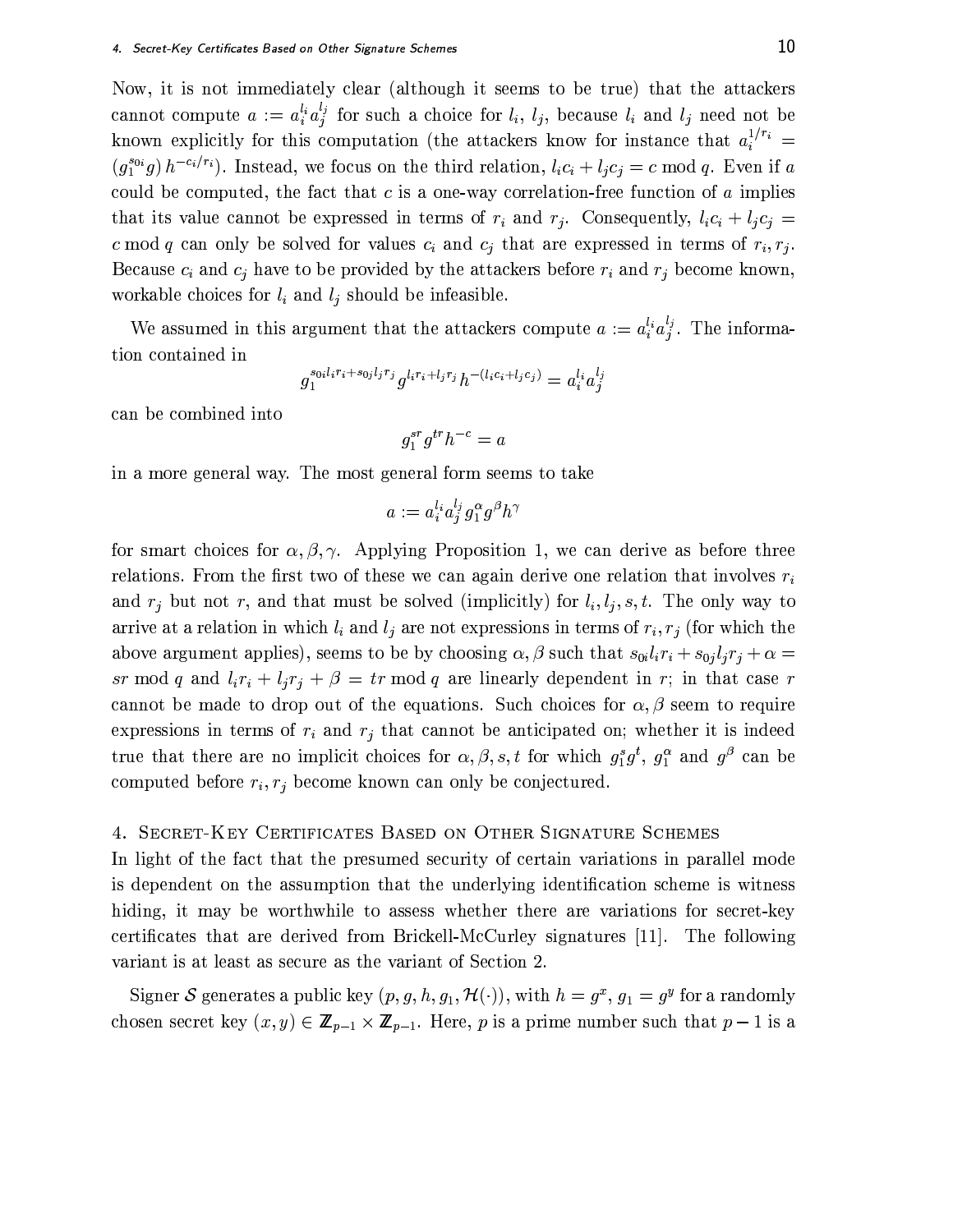multiple of two distinct primes q and  $q'$  of roughly equal size. Furthermore,  $q$ , h and  $q_1$ are elements of order q in  $\mathbb{Z}_p^*$ , and  $\mathcal{H}(\cdot)$  is a polynomial-size description of a correlationfree one-way hash-function that maps its inputs to  $\mathbb{Z}_{2^t}$  for some appropriate t. A secret key of  $\mathcal{R}_i$  corresponding to a public key  $h_i \neq 1$  is a pair  $(s_{0i}, s_{1i}) \in \mathbb{Z}_{p-1} \times \mathbb{Z}_{p-1}$  such that  $h_i = g_1^{s_{0i}} g^{s_{1i}}$ , and a secret-key certificate of S on  $h_i$  is a pair  $(r, c) \in \mathbb{Z}_{p-1} \times \mathbb{Z}_{2^t}$ such that

$$
c = \mathcal{H}(h_i, h_i^r h^{-c})
$$

Denoting the not-yet-blinded public key  $g_1^{s_{0i}}g$  by  $h_i$ , consider the following issuing protocol:

- **Step 1. S** generates at random a number  $w \in \mathbb{Z}_{p-1}$ , and sends  $a := g^w$  to  $\mathcal{R}_i$ . (Note that S can compute a as  $a := q^{w \mod q}$  in case it saves q as part of its public key.)
- **Step 2.**  $\mathcal{R}_i$  generates at random a number  $\alpha \in \mathbb{Z}_{p-1} \setminus \{0\}$  and two random numbers  $t_1, t_2 \in \mathbb{Z}_{p-1}$ .  $\mathcal{R}_i$  computes  $h'_i := h_i^{\alpha}, c' := \mathcal{H}(h'_i, a h_i^{t_1} h^{t_2}),$  and sends  $c :=$  $c' + t_2 \mod p - 1$  to S.

**Step 3.** S sends  $r := (cx + w)(ys_{0i} + 1)^{-1} \text{ mod } p - 1$  to  $\mathcal{R}_i$ .

 $\mathcal{R}_i$  accepts if and only if  $h_i^r h^{-c} = a$ . If this verification holds,  $\mathcal{R}_i$  computes  $r' :=$  $(r+t_1)\alpha^{-1}$  mod  $p-1$ . As before, it can be argued that the blinding-invariant part of a secret key  $(s, t)$  is defined by  $s/t \mod p-1$ .

Similar variations also exist for secret-key certificates based on Okamoto's Discrete-Log based signature scheme; one such variation has been sketched by Schoenmakers [13]. Oddly enough, the three-move issuing protocols of similar variations based on Fiat-Shamir type signature schemes in RSA groups, including the schemes of Guillou-Quisquater, Fiat-Shamir, Feige-Fiat-Shamir, and Okamoto, are not restrictive blind in parallel mode; they in fact are not even restrictive blind in sequential mode. Consider for instance secret-key certificates derived from the Guillou-Quisquater signature scheme. The particular variation described in detail in [4] is as follows: Signer  $S$  generates a public key  $(n, v, h, g, \mathcal{H}(\cdot))$  and a corresponding secret key  $(h^{1/v} \mod n, g^{1/v} \mod n)$ n), denoted by  $(x, y)$ . Here, n denotes the product of two distinct prime numbers; v is a prime number that is co-prime with  $\varphi(n)$ ; h and g are elements of  $\mathbb{Z}_n^*$ ; and  $\mathcal{H}(\cdot)$ is a polynomial-size description of a correlation-free one-way hash-function that maps its inputs to  $\mathbb{Z}_{2^t}$  for some appropriate t. A secret key of  $\mathcal{R}_i$  corresponding to a public key  $h_i$  is a pair  $(s_{0i}, s_{1i}) \in \mathbb{Z}_v \times \mathbb{Z}_n^*$  such that  $h_i = g^{s_{0i}} s_{1i}^v$ , and a secret-key certificate of S on  $h_i$  is a pair  $(r, c) \in \mathbb{Z}_n^* \times \mathbb{Z}_{2^t}$  such that  $c = \mathcal{H}(h_i, r^v(h h_i)^{-c})$ . Now consider the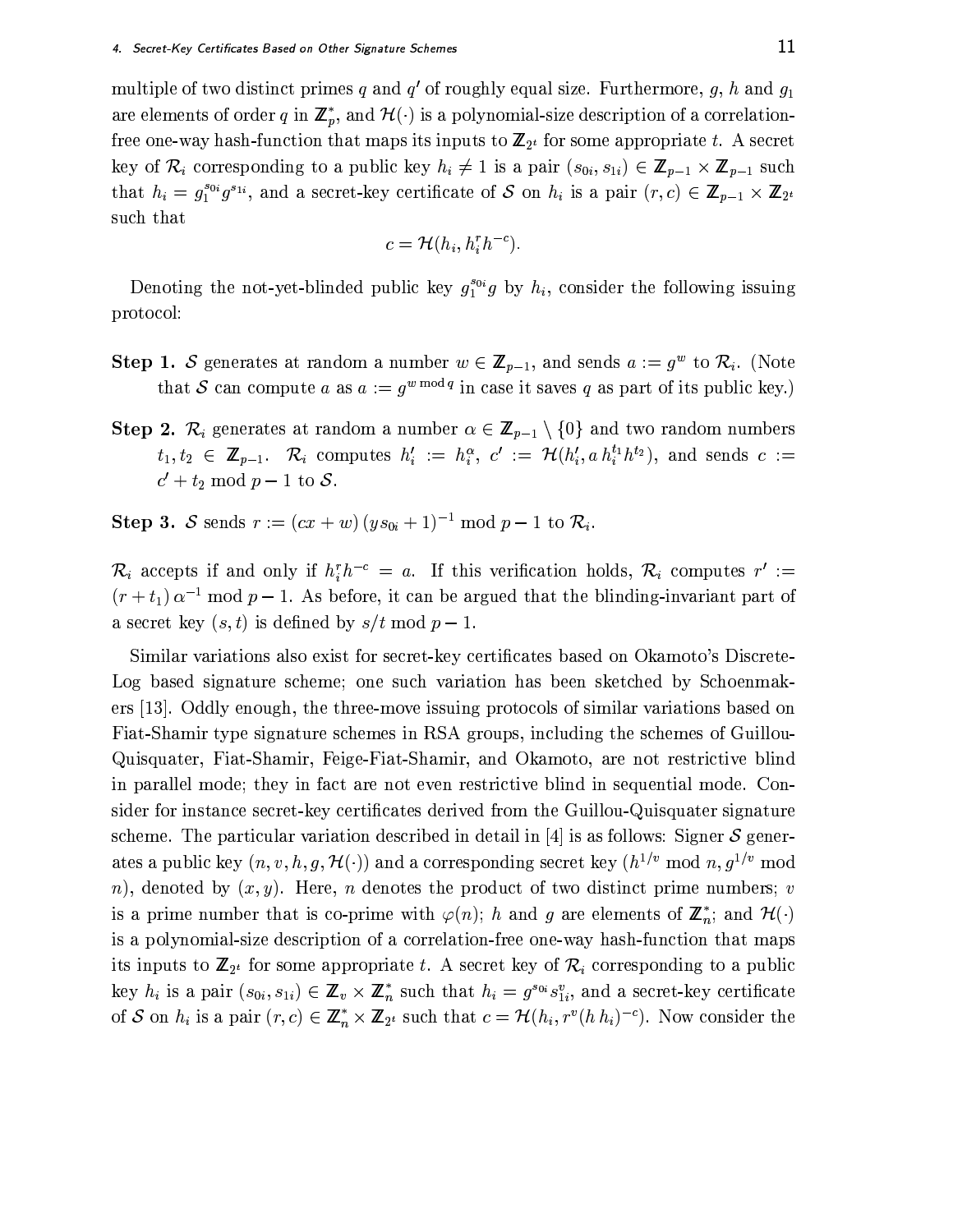variation in which

$$
c = \mathcal{H}(h_i, (h_i r)^v h^{-c});
$$

in the corresponding three-move issuing protocol, designed according to the techniques of [4],  $\mathcal{R}_i$  can multiply arbitrary powers of g, as well as arbitrary v-th powers, into  $h_i$ . Similar disappointing results hold for other conceivable RSA-based variations as well. The only approach currently available for designing restrictive blind issuing schemes for the RSA-based schemes is to apply the *immunization* method described in [10].

#### 5. GENERAL APPLICABILITY

Various restrictive blind secret-key certificate schemes have been proposed to this date. For comparison, a summary is presented below of the peculiarities of each.

We will distinguish between RSA and Discrete Log based schemes. For instance, in the Guillou-Quisquater based schemes [7] a representation of a public key  $h_i$  with respect to a basis  $(g_1, \ldots, g_k; v) \in \mathbb{Z}_n^* \times \cdots \times \mathbb{Z}_n^* \times \mathbb{Z}_{\lambda(n)}$  is a tuple  $(a_1, \ldots, a_k; a_{k+1}) \in$  $\mathbb{Z}_v \times \cdots \mathbb{Z}_v \times \mathbb{Z}_n^*$  such that  $h_i = g_1^{a_1} \cdots g_k^{a_k} a_{k+1}^v \mod n$ ; and in the Schnorr based schemes a representation of a public key  $h_i$  with respect to a basis  $(g_1, \ldots, g_k) \in G_q \times \cdots \times G_q$ is a tuple  $(a_1, \ldots, a_k) \in \mathbb{Z}_q \times \cdots \times \mathbb{Z}_q$  such that  $h_i = g_1^{a_1} \cdots g_k^{a_k}$ .

For both RSA based schemes and Discrete-Log based schemes one can consider a first blinding mode in which  $h_i$  can be blinded, for random  $\alpha$  in  $\mathbb{Z}_v$  (RSA) or in  $\mathbb{Z}_q$ (Discrete Log), to  $h'_i = h_i^{\alpha} \mod n$  and  $h'_i = h_i^{\alpha}$ , respectively, and a second blinding mode in which the receiver can obtain  $h'_i = h_i \alpha^v \mod n$  (RSA) or  $h'_i = h_i g^\alpha$  (Discrete Log). In issuing protocols that allow the receiver to blind according to the combination of the two modes, the issuer can easily enforce one of them by a suitable choice of the basis tuple that must be used in executions of a successive showing protocol.

One can furthermore consider the case in which the issuer needs to know information about the not-yet-blinded secret key of the receiver, typically  $h_i^{1/v}$  mod n in the RSA situation or  $\log_a h_i$  in the Discrete Log based systems, and the case in which the issuer does not need to know such information. Since RSA has a trapdoor (the factorization of the modulus), the first case never needs to apply to the RSA-based schemes.

Based on these characteristics, the various types of restrictive blind certificate issuing protocols known to date can be categorized as follows:

• The restrictive blind certificate issuing scheme in  $[1, 8]$ . This is the only one known thus far for issuing *public-key* certificates. It is Discrete Log based, and allows both modes of blinding: for a public key of the form  $h_i = g_1^{a_1} \cdots g_k^{a_k}$ , the issuer can ensure either that  $h_i$  can be blinded at best to  $h'_i = h_i^{\alpha}$  or to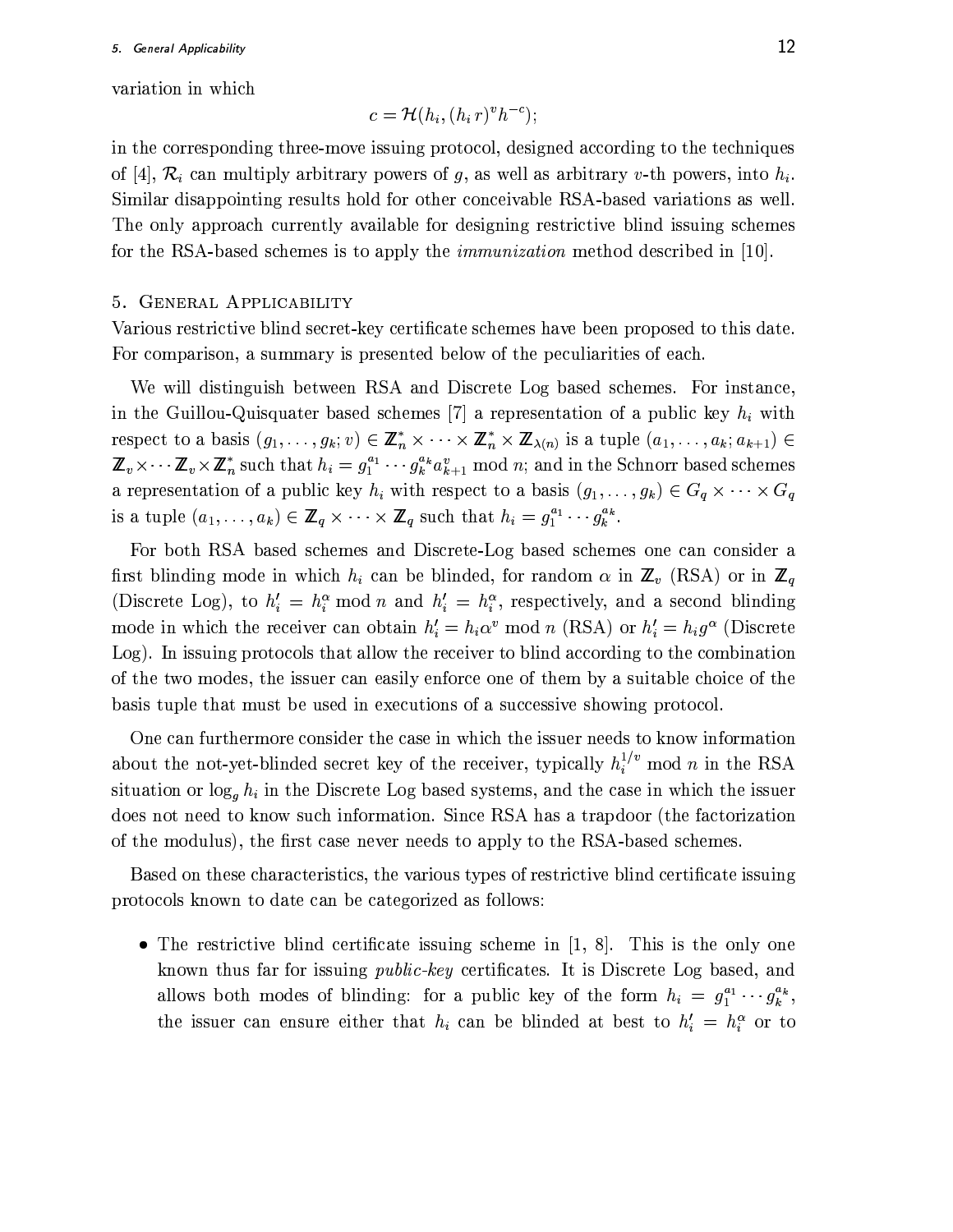$h'_i = h_i g^{\alpha}$  (or the combination of the two methods). In general, the first mode can be enforced by working in successive showing protocols with representations of  $h'_i$  with respect to bases in which g does not appear; and the second mode can be enforced by setting, say,  $a_1$  equal to 1 and working in successive showing protocols with representations of  $h'_i/g_1$  with respect to bases in which  $g_1$  does not appear.

Since the issuer does not need to know any information about the not-yet-blinded secret key of the receiver in order to perform the issuing protocol, this scheme has the most general applicability of all known restrictive blind issuing schemes. On the downside, the security of the issuing protocol is not well understood even in sequential mode and no RSA based analogues are known (which were the main causes for the development of secret-key certificates), and the on-line computational requirement for the receiver in the issuing protocol equals several hundreds of modular multiplications.

- The RSA-based schemes that can be developed by the techniques of  $[4, 10]$  allow the preferable second mode of blinding. The issuer does not need to be provided with information about the not-yet-blinded secret key of the receiver in order to perform the issuing protocol, since use can be made of the factorization of the modulus. The sequential mode security of all variants can be proved for an isolated receiver, assuming merely a plausible intractability assumption. The variants that are secure only in sequential mode require the receiver to perform merely a single on-line multiplication (neglecting a small addition and computation of a hashvalue). On the downside, the immunized variants  $[10]$ , which are secure also in parallel mode, require the receiver in the issuing protocol to perform several hundreds of on-line modular multiplications.
- The Discrete-Log based schemes that can be developed by the techniques of  $[4, 10]$ allow the preferable second mode of blinding. There are also variants that allow the first mode of blinding, as shown in [13] and this report. The sequential mode security of all variants can be proved for an isolated receiver, assuming merely a plausible intractability assumption.

The variants that are secure in parallel mode, and that require the receiver to perform merely a single on-line multiplication, only allow the first mode of blinding; the variants that are secure in parallel mode and allow the preferable second mode of blinding (namely those that are the result of applying the immunization technique of [10]) require the receiver in the issuing protocol to perform several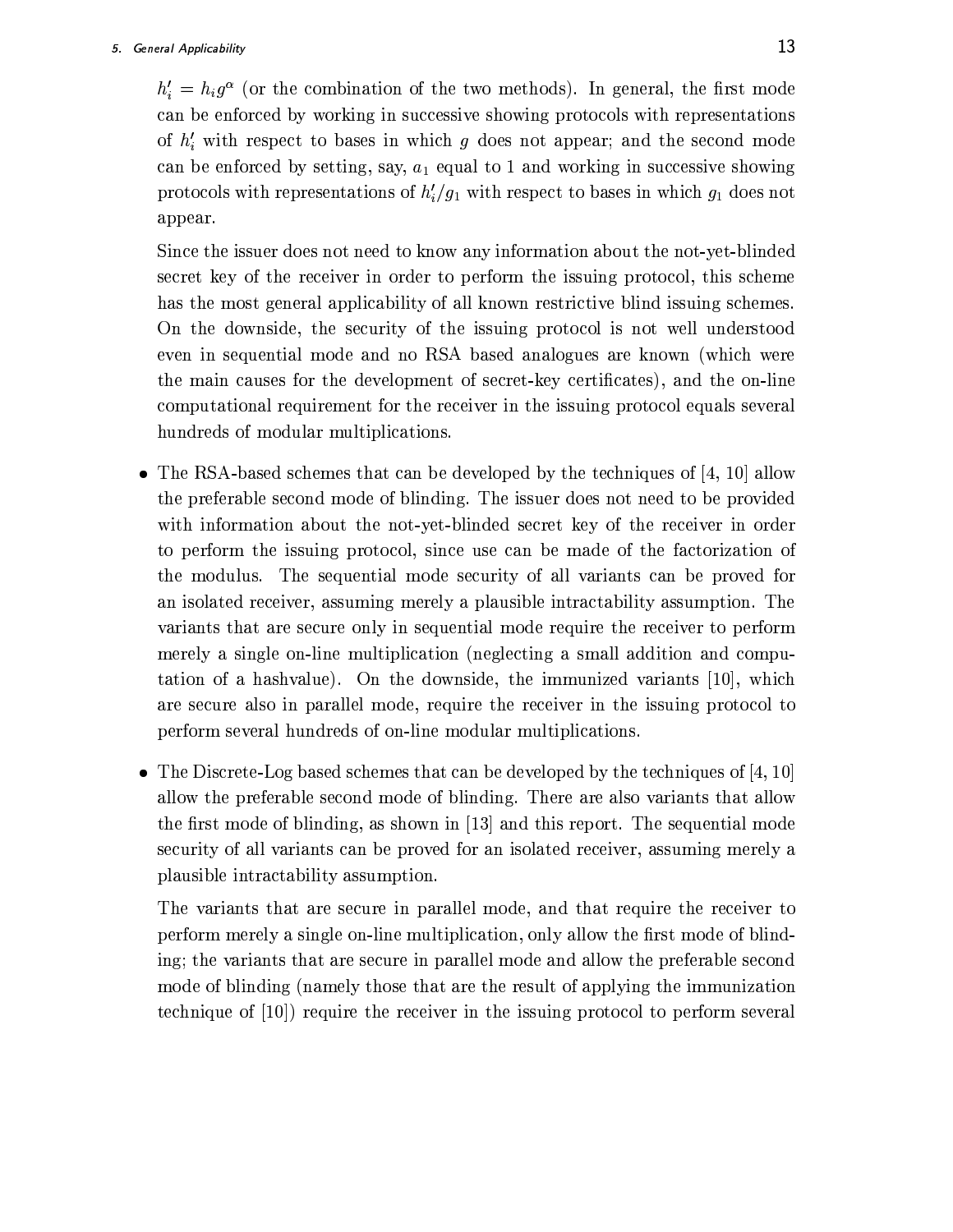hundreds of on-line modular multiplications; and the variants that require the receiver to perform merely a single on-line multiplication and allow the second blinding mode are only secure in sequential mode.

A disadvantage of all schemes is that the issuer must know certain information about the not-yet-blinded secret key of the receiver, typically  $\log_g h_i$ , in order to be able to perform the issuing protocol. It is not known whether there is a prac*tical* protocol that allows the receiver and the issuer to compute this information together in such a way that neither the issuer nor the receiver leaks additional information about its secret key. (The alternative of using a trusted party that must know the secret key of the issuer is highly undesirable.) More generally, it is not known whether there is a practical protocol which allows two parties, that both know a vector over  $\mathbb{Z}_q$ , to determine the standard inner product of the vectors without either party leaking additional information to the other party.

For both RSA-based schemes and Discrete Log based schemes a variety of credential showing and transferring techniques exists [7]; the off-line electronic cash techniques developed in  $[1, 2, 5, 8]$  are special cases of these techniques. Each of the various schemes has its own merits, and the choice for one particular scheme will in general depend on the application at hand. For instance, for the applicability of the updating technique the issuer should not need to know information about the not-yet-blinded secret key of the receiver, and for the techniques for demonstrating predicates of credentials (single values, NOT, OR, AND, linear relations,  $\dots$ ) in general the issuer should be able to enforce the second blinding mode. To gain some more appreciation for this, it may help to study the following examples.

In the credential mechanism described in [7], a special authority issues Example 1. digital pseudonyms by performing a restrictive blind certificate issuing protocol. The issued public keys serve as pseudonyms, and the pseudonyms of one individual are all related because they have the same blinding-invariant part of the secret key. When the second mode of blinding is used, a pseudonym of an individual  $i$  at an organization j is a public key  $h_{ij} = g^{s_i} r_{ij}^v \mod n$  (RSA) or  $h_{ij} = g_1^{s_i} g^{r_{ij}}$  (Discrete Log); the  $r_{ij}$ 's make the pseudonyms unconditionally unlinkable. (The issuer could instead use an issuing protocol in which the first mode of blinding is possible, but then the general credential showing techniques of [7] cannot be used.) To establish a pseudonym with an organization, the individual must show along with the public key the issued certificate of the special authority (and perform a proof of knowledge of a secret key, in case of secret-key certificates). To give out a credential to individual i, organization j computes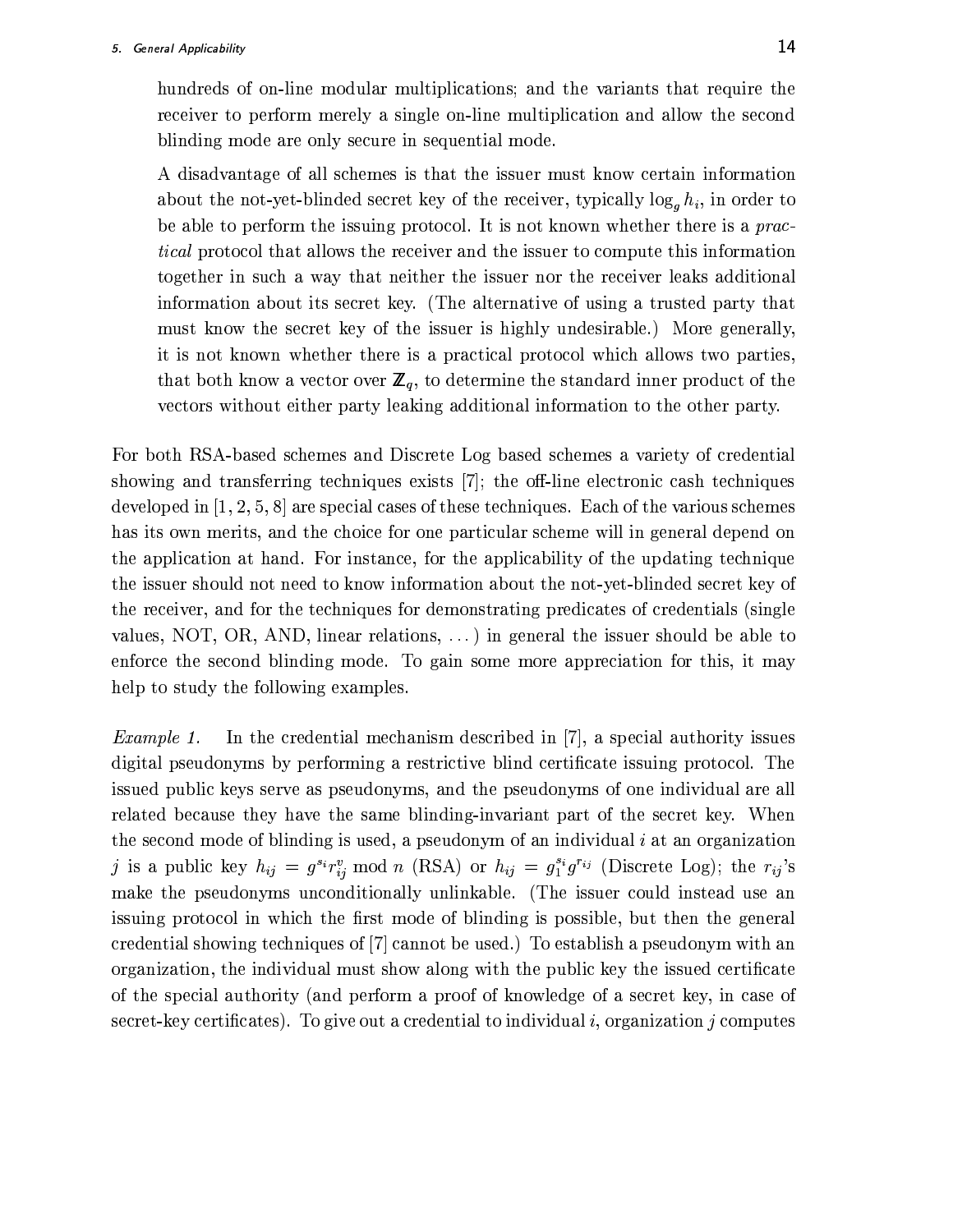a certificate on a blinded form of the pseudonym of i with j. This certificate must be recognizable by other parties as corresponding to that organization (unless one central facility computes all signatures). To ensure that i can only transfer a credential to one of his own pseudonyms (which need not be known at credential issuing time), credential is suing must also be performed by means of a restrictive blind is suing protocol. Note that a pseudonym can be seen as a special type of credential.

If we use the Discrete-Log based restrictive blind issuing protocol of  $[1, 8]$  for credential issuing, then each organization can issue its own credentials without assistance of a *central facility.* Hereto, the public key of organization  $j$  comprises a unique generator  $h_j = g^{x_j}$ , preferably certified by a special authority, which performs the same function as h in [1]. All the credentials of organization j that are issued to individual i can be maintained and *updated* in the same number, using the techniques of  $|7|$ .

With the RSA-based secret-key certificate schemes, use can be made of the fact that the issuer may know the factorization of the modulus (and so does not need to know information about issued secret keys). In this way the techniques for maintaining and updating credentials can be realized, in the same way as when the scheme of  $[1]$  is used, at one cost: for security all the credential issuing must be performed by a central facility that knows the factorization of the modulus (much as in [12]). This need not be much of a drawback at all, considering that the public key, in which an individual maintains his credentials, in general has to be re-blinded once it has been shown, in order to maintain unlinkability between pseudonyms.

If no use is made of knowledge of the factorization, or when the Discrete-Log based secret-key certificate schemes are used (for which no trapdoor information for the issuer is known), then credential issuing can only be performed using a protocol for determining inner products; as mentioned, no practical such protocol is known.

Example 2. Consider in an off-line electronic cash system the encoding of values, that may not become known to the issuer, into the blinding-invariant part of the secret key. This is for instance required in the method for framing protection described in [1], and in the method for anonymous accounts described in  $[6]$ . The Discrete-Log based scheme of  $\left[1, 8\right]$  can be used because the issuer in that scheme does not need to know anything about the secret keys of issued triples. Likewise, the RSA-based certificate schemes can be used for this purpose, since we can let the bank know the trapdoor information (although it must then be ensured that this does not reveal the particular secret key known by the receiver, which can be done by ensuring that there are many secret keys corresponding to the same public key). However, none of the Discrete-Log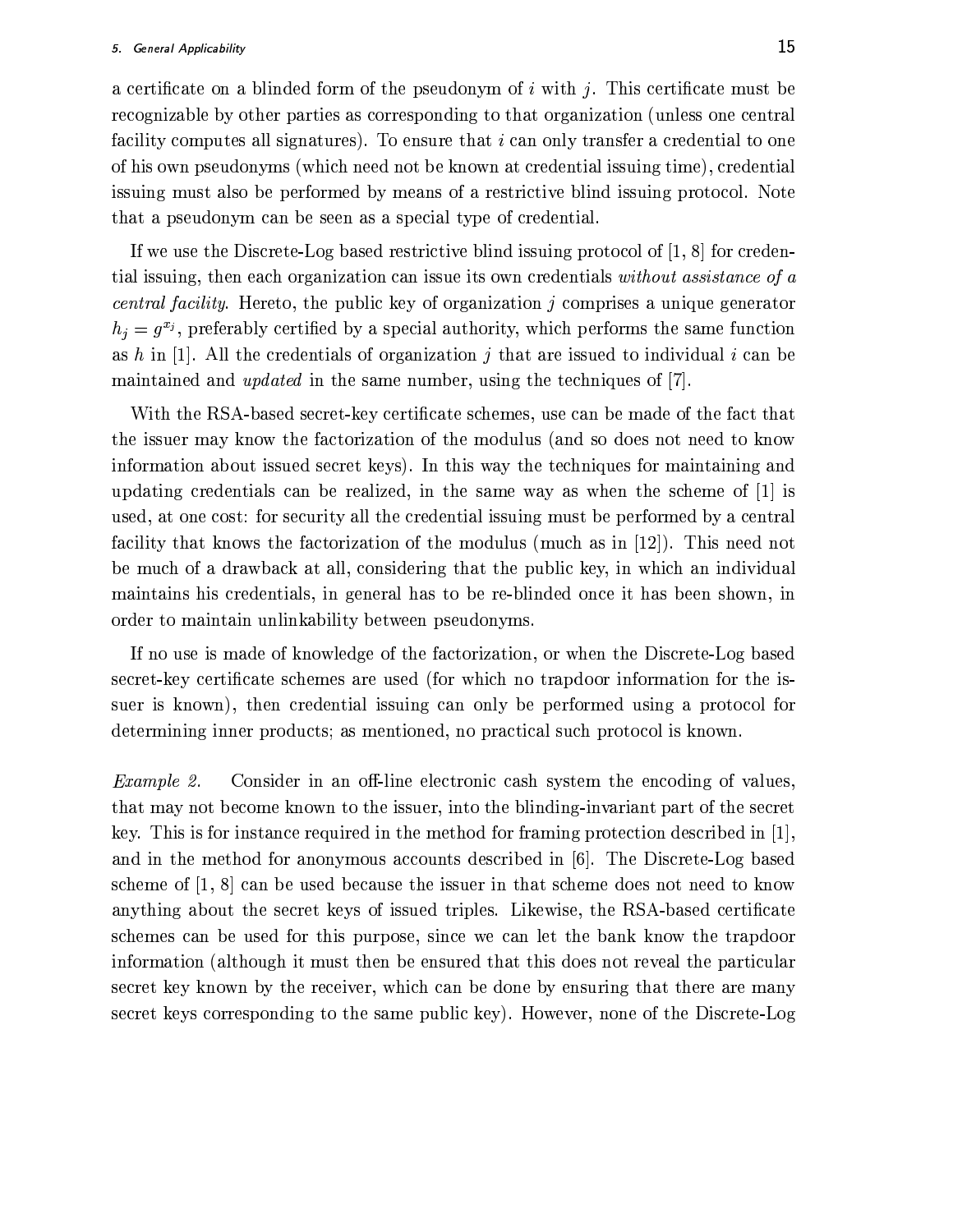based secret-key certificate schemes are suitable (unless we can find a practical protocol for determining inner products).

Consider in off-line electronic cash systems the encoding into coins or Example 3. checks of additional fixed values known to the bank (such as exchange rates, expiration dates, check denominations, and so on), that have to be released at least in part in the payment protocol (see [2, 6, 7]). If a great many values can be taken on, then it is impractical to let the bank use a different public key for each possible value; the values will therefore have to be encoded by the bank into the blinding-invariant part of the issued secret keys. Because the identity of account holders has to be encoded independently into the issued coins, the issuing protocol should allow (and enforce) the second mode of blinding; certificate issuing schemes that enable only the first mode of blinding are unsuitable in general (*cf.* the check extension in [1], extended pre-print).

# 6. CONCLUSION

It seems that one cannot improve much on the argument for parallel mode security that has been provided in Section 3. More generally no reductions for the parallel mode security of any of the restrictive blind certificate schemes proposed to date are known. It is an open problem to design a restrictive blind signature scheme whose security in parallel mode can be proven, at least to a great extent, with respect to a plausible intractability assumption.

# **REFERENCES**

- 1. Brands, S., "Untraceable Off-Line Cash in Wallet with Observers," Advances in Cryptology – CRYPTO '93, Lecture Notes in Computer Science, no. 773, Springer-Verlag, pp. 302-318. An extended pre-print appeared as: "An efficient off-line electronic cash system based on the representation problem," Centrum voor Wiskunde en Informatica (CWI), Report CS-R9323, March 1993. Available by anonymous ftp from: ftp.cwi.nl:/pub/CWIreports/ $AA/CS-R9323.ps.Z.$
- 2. Brands, S., "Off-line Cash Transfer by Smart Cards," Proceedings of the First Smart Card Research and Advanced Application Conference, Lille (France), Oct. 1994, pp. 101–117. See also: Centrum voor Wiskunde en Informatica (CWI), Report CS-R9455, September 1994. Available by anonymous ftp from:  $ftp.cwi.nl://pub/CWIreports/AA/CS-R9455.ps.Z.$
- 3. Brands, S., manuscript (1993) part (i): "Secret-Key Certificates," Centrum voor Wiskunde en Informatica (CWI), Report CS-R9510, February 1995. Available by anonymous ftp from: ftp.cwi.nl:/pub/CWIreports/AA/CS-R9510.ps.Z.